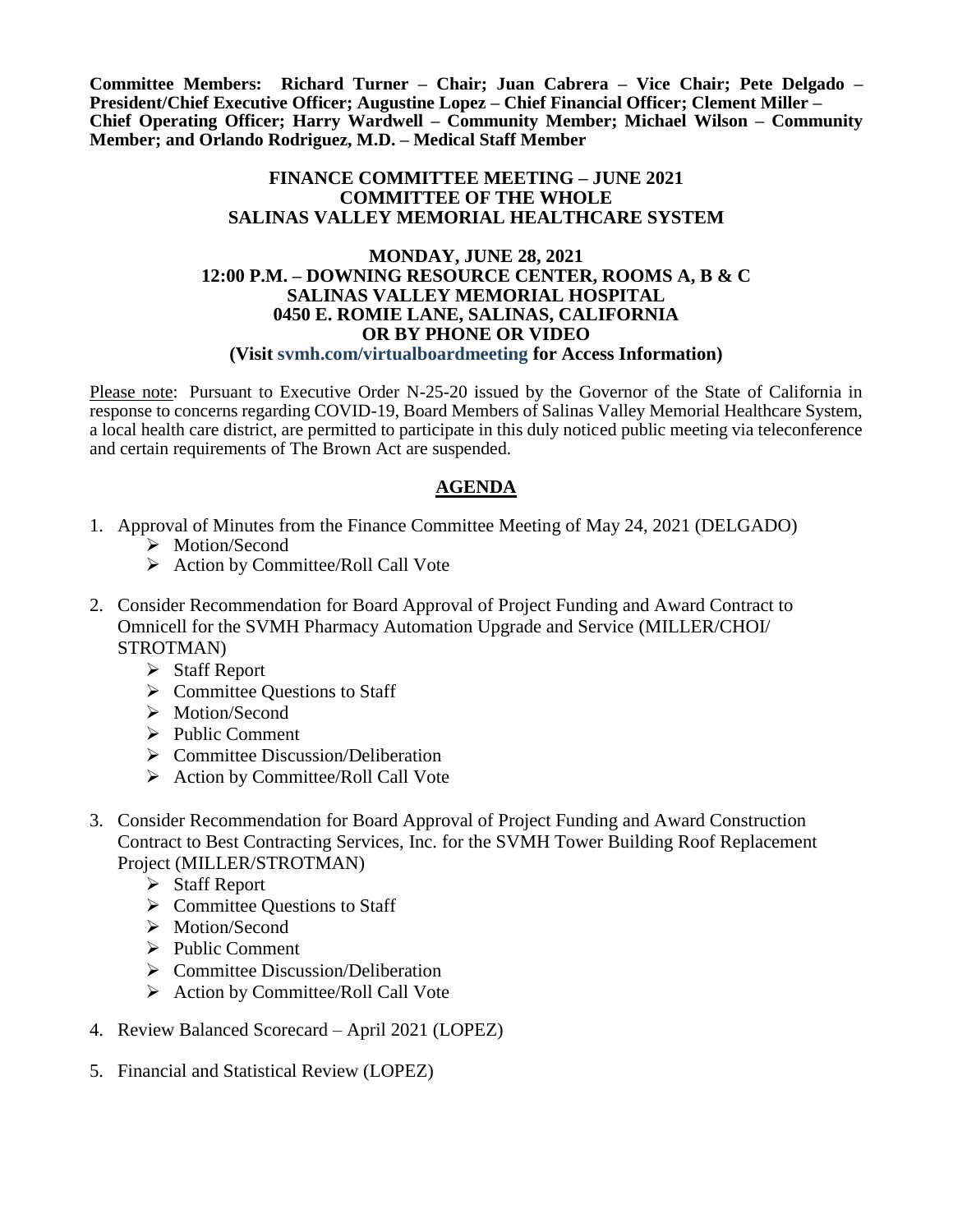6. Public Input

This opportunity is provided for members of the public to make a brief statement, not to exceed three (3) minutes, on issues or concerns within the jurisdiction of this District Board which are not otherwise covered under an item on this agenda.

7. Closed Session

(See Attached Closed Session Sheet information)

- 8. Reconvene Open Session/Report on Closed Session
- 9. Consider Recommendation for Board Approval of the Terms and Conditions of Agreement for Pathology Services with Salinas Pathology Services Medical Group, Inc. (RADNER/ HOFFMAN)
	- Staff Report
	- $\triangleright$  Committee Questions to Staff
	- > Motion/Second
	- $\triangleright$  Public Comment
	- $\triangleright$  Committee Discussion/Deliberation
	- $\triangleright$  Action by Committee/Roll Call Vote
- 10. Adjournment The July 2021 Finance Committee Meeting is scheduled for **Monday, July 19, 2021, at 12:00 p.m.**

Notes: This Committee meeting may be attended by Board Members who do not sit on this Committee. In the event that a quorum of the entire Board is present, this Committee shall act as a Committee of the Whole. In either case, any item acted upon by the Committee or the Committee of the Whole will require consideration and action by the full Board of Directors as a prerequisite to its legal enactment.

Requests for a disability related modification or accommodation, including auxiliary aids or services, in order to attend or participate in a meeting should be made to the Executive Assistant during regular business hours at 831-755-0741. Notification received 48 hours before the meeting will enable the District to make reasonable accommodations.

The Committee packet is available at the Committee Meeting, at www.svmh.com, and in the Human Resources Department of the District. All items appearing on the agenda are subject to action by the Committee.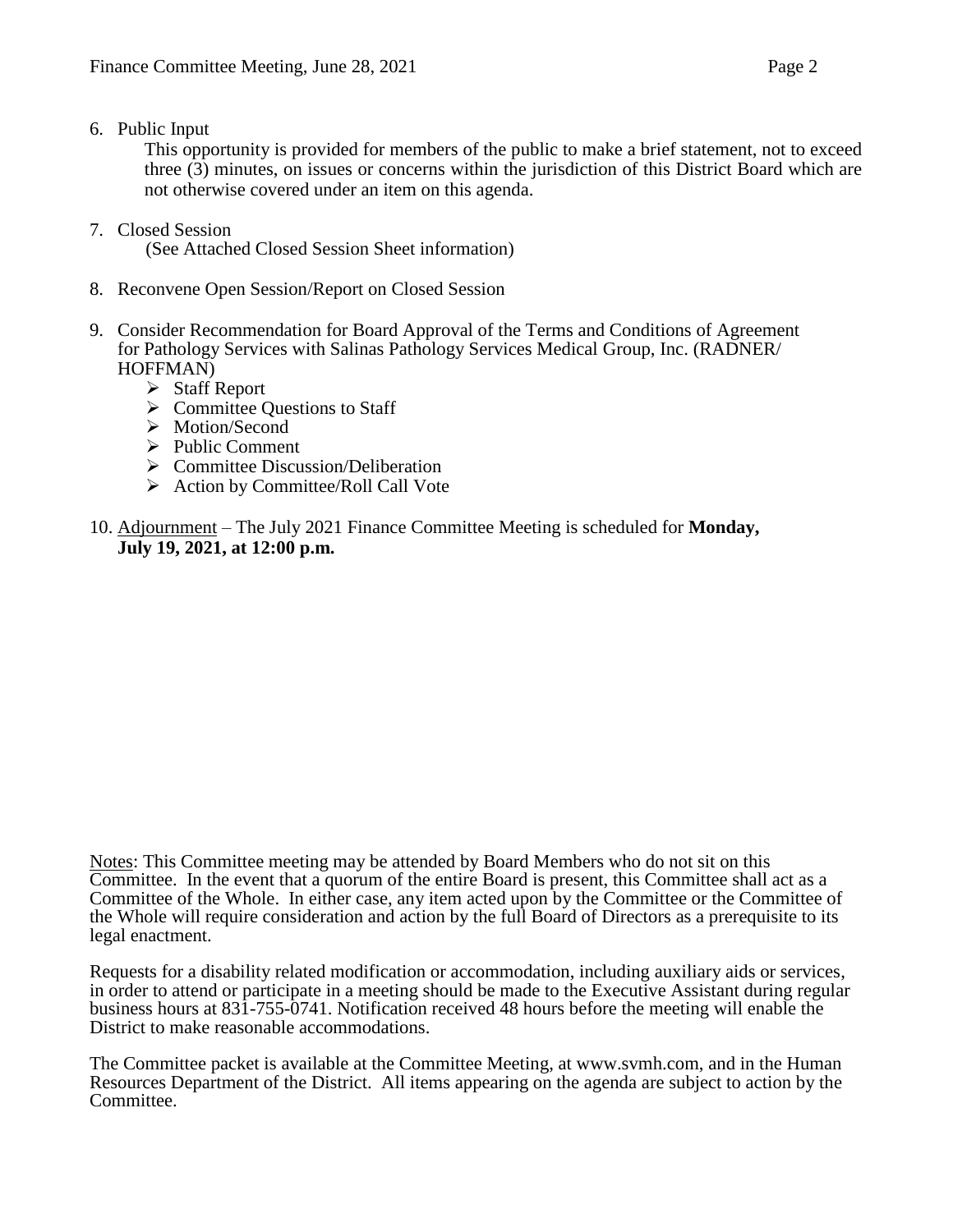### **SALINAS VALLEY MEMORIAL HEALTHCARE SYSTEM FINANCE COMMITTEE MEETING OF THE BOARD OF DIRECTORS – COMMITTEE OF THE WHOLE**

## **AGENDA FOR CLOSED SESSION**

Pursuant to California Government Code Section 54954.2 and 54954.5, the board agenda may describe closed session agenda items as provided below. No legislative body or elected official shall be in violation of Section 54954.2 or 54956 if the closed session items are described in substantial compliance with Section 54954.5 of the Government Code.

## **CLOSED SESSION AGENDA ITEMS**

#### **[ ] LICENSE/PERMIT DETERMINATION** (Government Code §54956.7)

**Applicant(s)**: (Specify number of applicants)

### **[ ] CONFERENCE WITH REAL PROPERTY NEGOTIATORS** (Government Code §54956.8)

**Property:** (Specify street address, or if no street address, the parcel number or other unique reference, of the real property under negotiation):

**Agency negotiator:** (Specify names of negotiators attending the closed session):

**Negotiating parties**: (Specify name of party (not agent): **Under negotiation:** (Specify whether instruction to negotiator will concern price, terms of payment, or both):

### **[ ] CONFERENCE WITH LEGAL COUNSEL-EXISTING LITIGATION** (Government Code §54956.9(d)(1))

**Name of case:** (Specify by reference to claimant's name, names of parties, case or claim numbers):

, or

**Case name unspecified:** (Specify whether disclosure would jeopardize service of process or existing settlement negotiations):<br>
<u>example</u> and the settlement negotiations):

## **[ ] CONFERENCE WITH LEGAL COUNSEL-ANTICIPATED LITIGATION** (Government Code §54956.9)

Significant exposure to litigation pursuant to Section 54956.9(d)(2) or (3) (Number of potential cases):

Additional information required pursuant to Section 54956.9(e):

Initiation of litigation pursuant to Section 54956.9(d)(4) (Number of potential cases):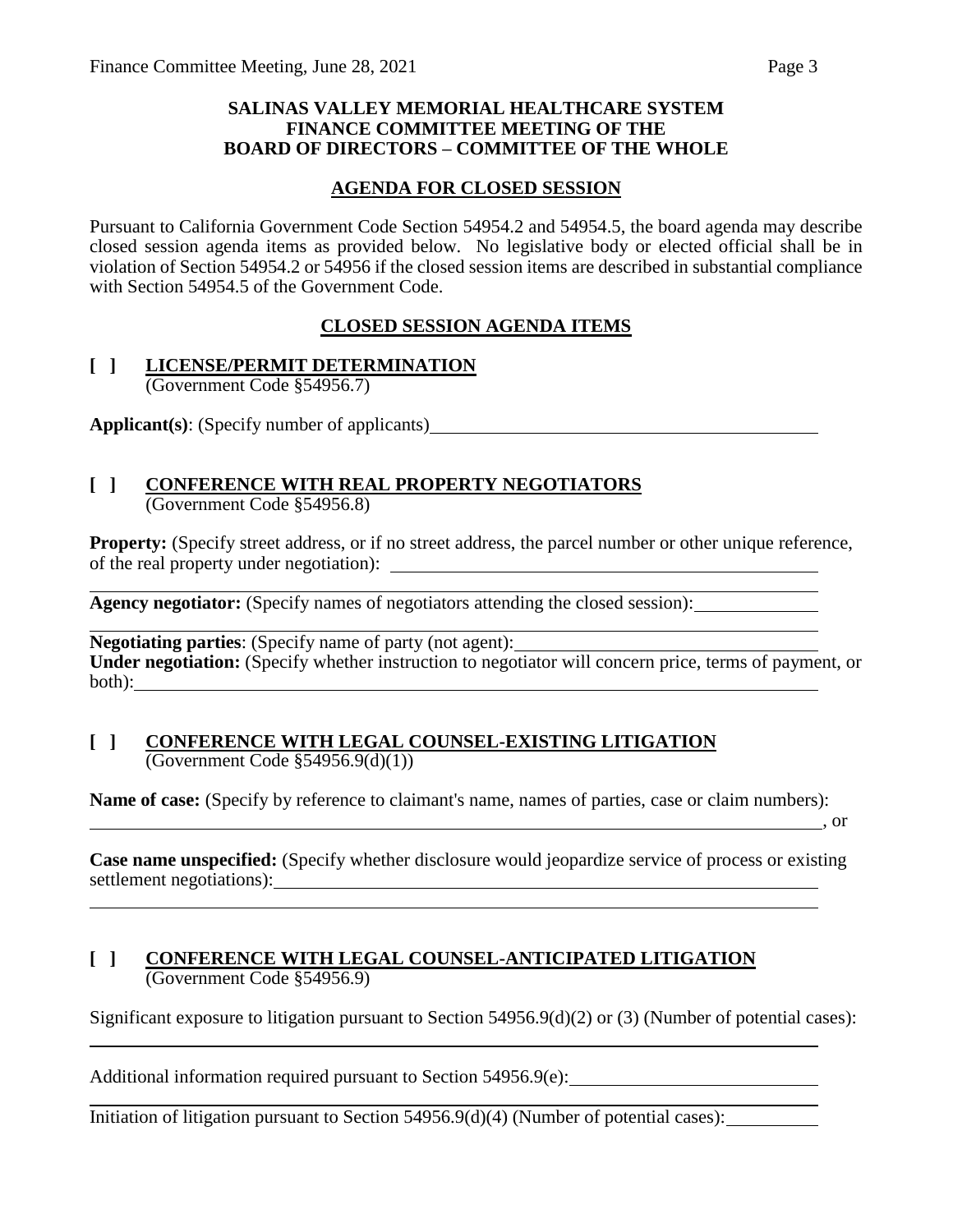## **[ ] LIABILITY CLAIMS** (Government Code §54956.95)

**Claimant:** (Specify name unless unspecified pursuant to Section 54961):

**Agency claimed against**: (Specify name):

# **[ ] THREAT TO PUBLIC SERVICES OR FACILITIES**

(Government Code §54957)

**Consultation with**: (Specify name of law enforcement agency and title of officer):

# **[ ] PUBLIC EMPLOYEE APPOINTMENT**

(Government Code §54957)

**Title**: (Specify description of position to be filled):

# **[ ] PUBLIC EMPLOYMENT**

(Government Code §54957)

**Title:** (Specify description of position to be filled):

### **[ ] PUBLIC EMPLOYEE PERFORMANCE EVALUATION** (Government Code §54957)

**Title:** (Specify position title of employee being reviewed):

## **[ ] PUBLIC EMPLOYEE DISCIPLINE/DISMISSAL/RELEASE** (Government Code §54957)

(No additional information is required in connection with a closed session to consider discipline, dismissal, or release of a public employee. Discipline includes potential reduction of compensation.)

### **[ ] CONFERENCE WITH LABOR NEGOTIATOR** (Government Code §54957.6)

**Agency designated representative:** (Specify name of designated representatives attending the closed session):